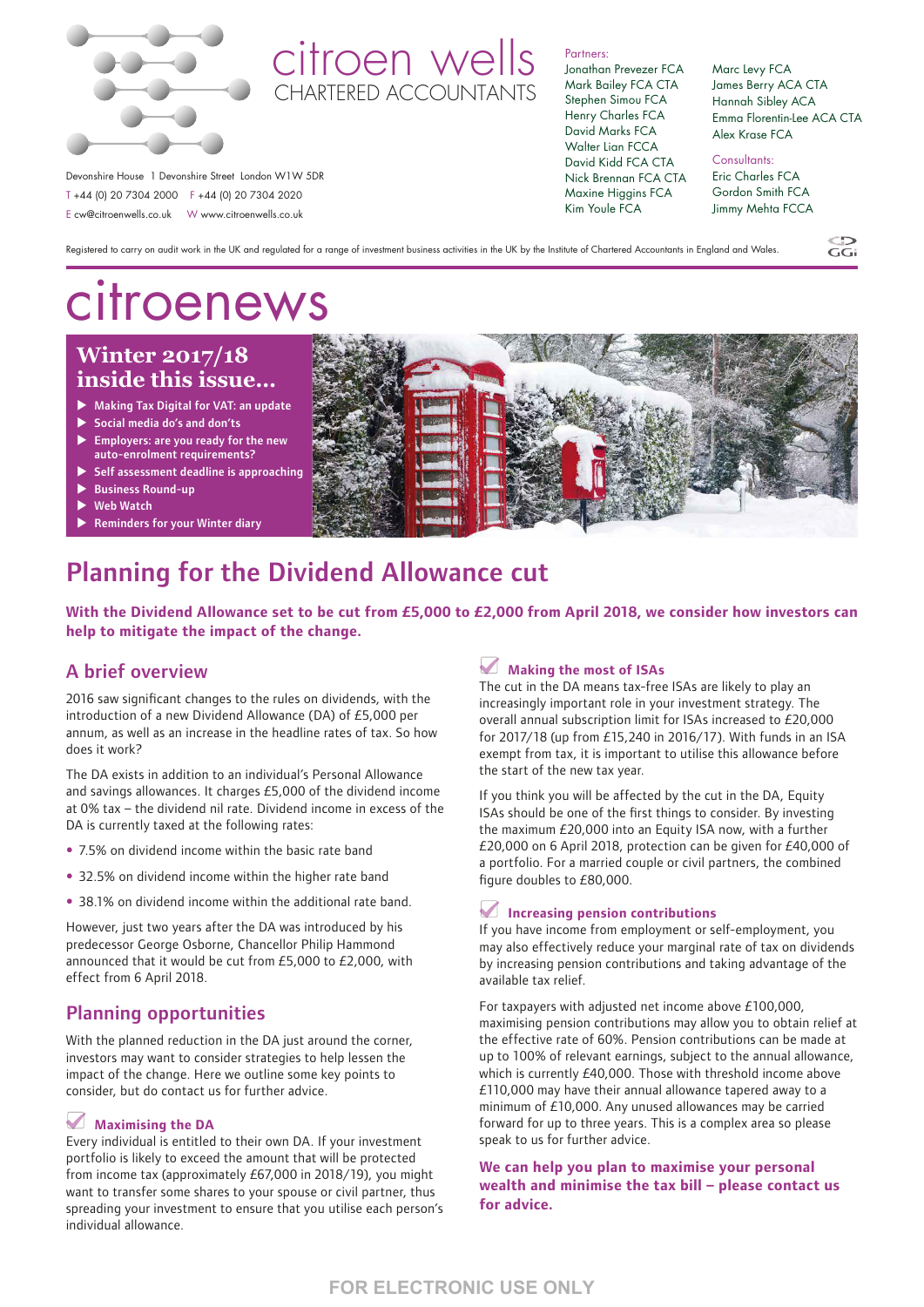# Making Tax Digital for VAT: an update

The issue of VAT is currently at the fore of the government's Making Tax Digital (MTD) initiative. Here we provide an overview of the latest position.

## What's changed?

MTD was previously set to be implemented between 2018 and 2020. However, in response to concerns raised by experts over the pace and scale of the changes, the government has now deferred the introduction of MTD for Business (MTDfB) by a year.

From 1 April 2019 only businesses with turnover above the VAT threshold (currently £85,000) will have to keep digital records for VAT purposes and provide their VAT return information to HMRC using MTD functional compatible software.

The government has confirmed that keeping digital records and making quarterly updates will not be made mandatory for taxes other than VAT before April 2020. Those businesses below the VAT threshold which have voluntarily registered for VAT can opt to join MTDfB. HMRC will be piloting MTD for VAT for the rest of 2017, with wider live piloting beginning in Spring 2018.

## MTD for VAT: an overview

Following the publication of the Finance Bill in September 2017, which includes primary legislation allowing the introduction of MTD for VAT and income tax, HMRC published an open consultation on the draft VAT regulations. The law will retain the current rules regarding keeping and preserving records, the keeping of accounts and the making of returns, but it provides new powers to allow HMRC to introduce regulations governing the digital submission of information from VAT-registered businesses.

#### **Keeping digital records**

Under the proposed rules, businesses will be required to submit summary totals of their digital records to HMRC at least every three months. In addition, with their first quarterly update they must provide certain 'designatory data', and any subsequent changes to this data must be included in their next quarterly update. The regulations will specify the information a business needs to preserve digitally.

Businesses will also need to maintain digital records for the VAT account (the audit trail between primary accounting records and the VAT return). This will include details of the output and input VAT.

The VAT account will need to detail any adjustments made which will include correcting errors in calculating VAT payable in a previous period, and other adjustments such as claiming bad debt relief and annual adjustments for partial exemption and retail schemes. Only the total for each type of adjustment will be required to be kept digitally and not details of the calculations underlying them. Businesses will need to preserve digital records using functional compatible software for up to six years.

#### **VAT returns**

For businesses within the scope of MTD for VAT, information will be pulled from the digital records to populate the VAT return. There will be a minimum of nine boxes required to complete the return, although HMRC will permit businesses to include supplementary VAT information as part of a VAT return or voluntary update.

The government has confirmed that the submission deadlines for income tax and VAT will not be aligned, meaning there will be no changes to the statutory VAT return or payment dates.

**As your accountants, we will keep abreast of the latest announcements relating to MTD. For more information, please contact us.**



# Social media do's and don'ts

Social media can be a useful tool for marketing your services and building a client network. However, the flip side is that it can be all too easy to create negative social media situations. Here are some of our top tips to ensure you get the most out of social media.

#### **1. Stay active**

Businesses should ensure that social media accounts are kept active: an active social media account will increase the chances of people seeing and following your posts. You may wish to incorporate this responsibility into an employee's job role.

Replying to tweets that you have been mentioned in is also crucial – this will help to show that you are engaged with your followers.

#### **2. Remain cool and collected**

Never respond negatively to a client – especially on social media, where potentially millions of people can see it! Negative responses may very well deter prospective customers. Remaining professional at all times will demonstrate that your business always endeavours to provide clients with the best possible service. If a dispute is likely to require a lot of attention, it may be best to contact the customer directly.

#### **3. Keep your target audience in mind**

Make sure that the content you are posting is accurate and of interest to your followers. Updating followers on company promotions or industry news is good practice, but it could have a negative effect if the things you are posting about are misleading. If your business relies on visuals, consider the best social media platforms to use – Instagram is a better alternative to Twitter for posting images of products, for example.

#### **4. Don't spam your followers**

Posts covering the same topic are likely to annoy followers, potentially resulting in a drop in your follower count. Posting too often can also cause people to become overwhelmed with information.

It's useful to keep a social media schedule to ensure your updates are posted at optimum times, resulting in minimal irritation to your followers.

#### **5. Keep your private account private**

Be wary of linking your personal social media accounts to your professional accounts – many people have fallen foul to posting content intended for a personal account on their business account!

#### **6. Have fun!**

Although maintaining a professional stance is important, keeping your social media accounts and posts creative may prove to be a winning strategy for your firm.

**Social media is constantly evolving. Being aware of the key do's and don'ts will help to ensure that your social media strategy works for your firm.**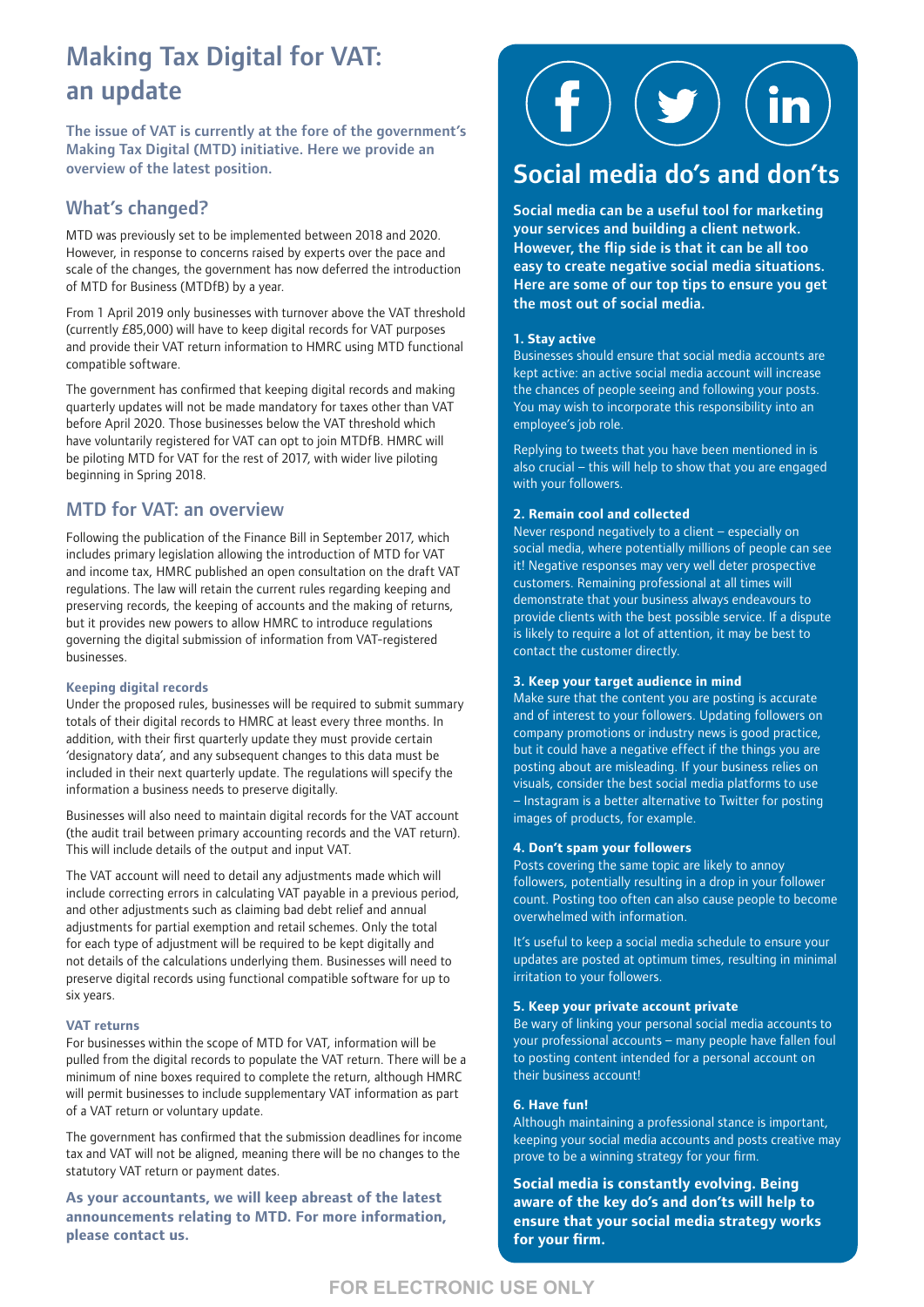

# Employers: are you ready for the new auto-enrolment requirements?

The Pensions Regulator (TPR) recently revealed that over eight million employees have now been enrolled into a workplace pension scheme. However, with further changes in the pipeline, employers should ensure that they are up-to-date with the latest developments.

### Auto-enrolment duties for new employers

Under pensions auto-enrolment, employers have a duty to enrol eligible employees into a workplace pension and pay a minimum contribution into the fund. Eligible employees are those aged between 22 and the state pension age, and who have qualifying earnings over the auto-enrolment earnings trigger of £10,000.

The law came into force for large employers on 1 October 2012 and has been rolled out gradually with staggered 'staging dates'. However, from 1 October 2017 new employers must immediately comply with their auto-enrolment duties by enrolling any eligible employees into a workplace pension scheme, from the first day a member of staff begins employment. This is referred to as the duties start date. Employers will still be able to postpone some of their duties for up to three months.

### Minimum contribution rates set to rise

All businesses are required to contribute a minimum amount towards employees' pensions. Employees also contribute a set minimum amount. These rates are set to rise from 6 April 2018.

From 6 April 2018, the employer minimum contribution rate will increase from the current level of 1% to 2%. It will then rise again on 6 April 2019, reaching 3%. Meanwhile, the employee minimum contribution rate will increase from the current level of 1% to 3% by 6 April 2018, rising again thereafter to reach 5% by 6 April 2019. So by April 2018, the total combined minimum contribution rate will reach 5%, rising to 8% from 6 April 2019 onwards. While in most cases the employee will need to contribute, an employer may choose to pay the full 8% or even higher.

Contributions are generally payable on qualifying earnings between the lower threshold of £5,876 and the higher threshold of £45,000 in 2017/18.

### Auto-enrolment enforcement steps up

TPR has started carrying out spot checks across the UK to ensure that employers are complying. While TPR said that its initial findings from these checks had been 'positive', statistics have revealed that TPR used its compliance powers a total of 50,068 times during 2016/17 – an increase of 41,256 on 2016's total. The regulatory body suggested that this number rose in proportion to the high volume of employers who reached their staging date. TPR issued 33,716 compliance notices in 2016/17, alongside 12,181 fixed penalty notices and 2,527 escalating penalty notices.

Employers who fail to comply with their auto-enrolment duties will be subject to significant penalties. Fines range from a £400 fixed penalty, to a varying daily escalating penalty of between £50 and £10,000, depending on the number of employees.

#### **We can help you to stay compliant with your auto-enrolment duties – please contact us for more information.**

# **Self assessment deadline is approaching – don't be late!**

The deadline to complete your 2017 self assessment tax return online is midnight on **31 January 2018**. You may receive a penalty of £100 if you miss this deadline, and further penalties will be issued for continued payment failures.

We can assist you in this process by preparing and filing your tax return on your behalf – we will also advise you on any payments due. Please contact us for more information.